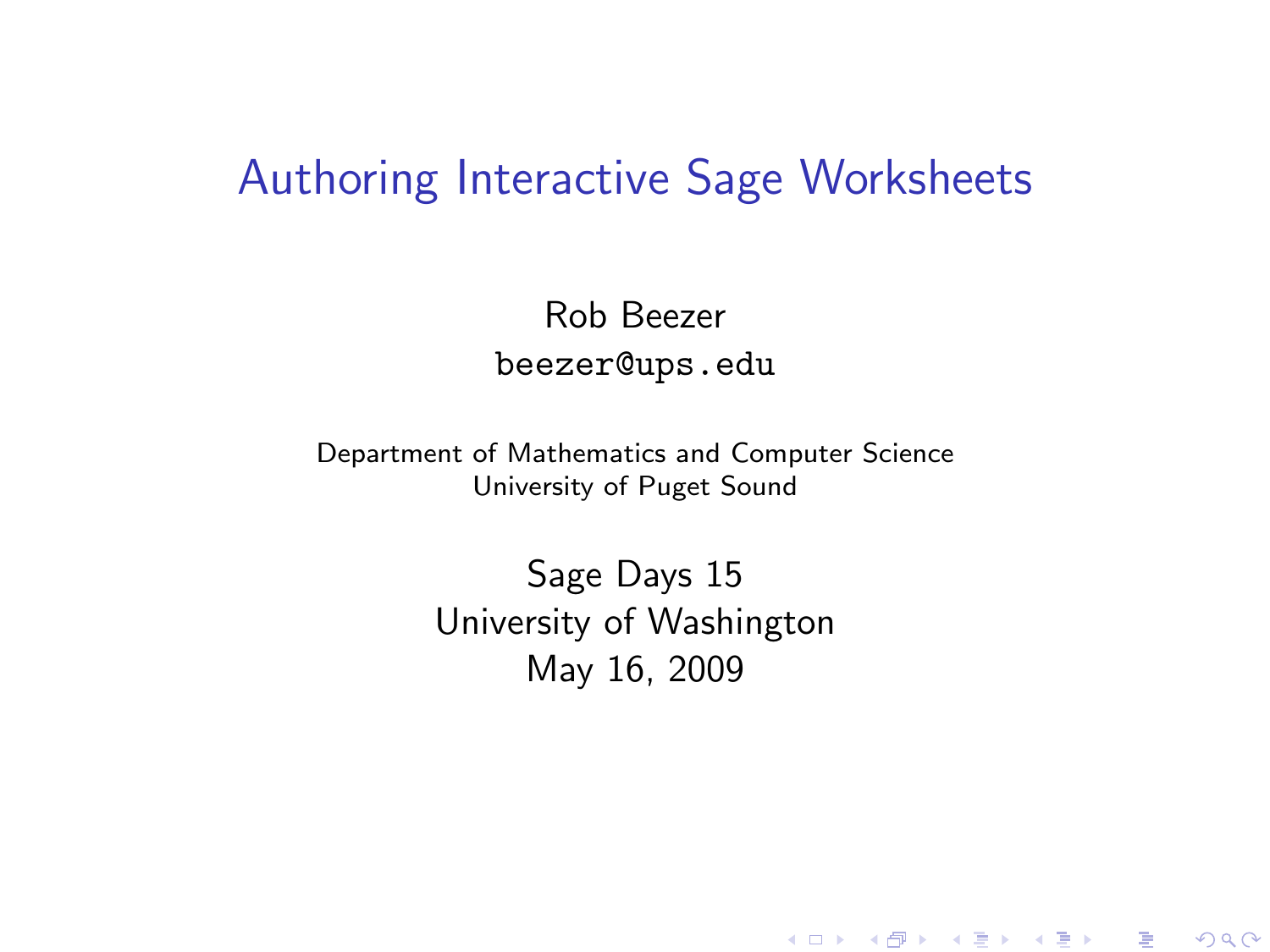Write about using Sage, and relevant mathematics

メタトメ ミトメ ミト

4 日下

 $\equiv$  990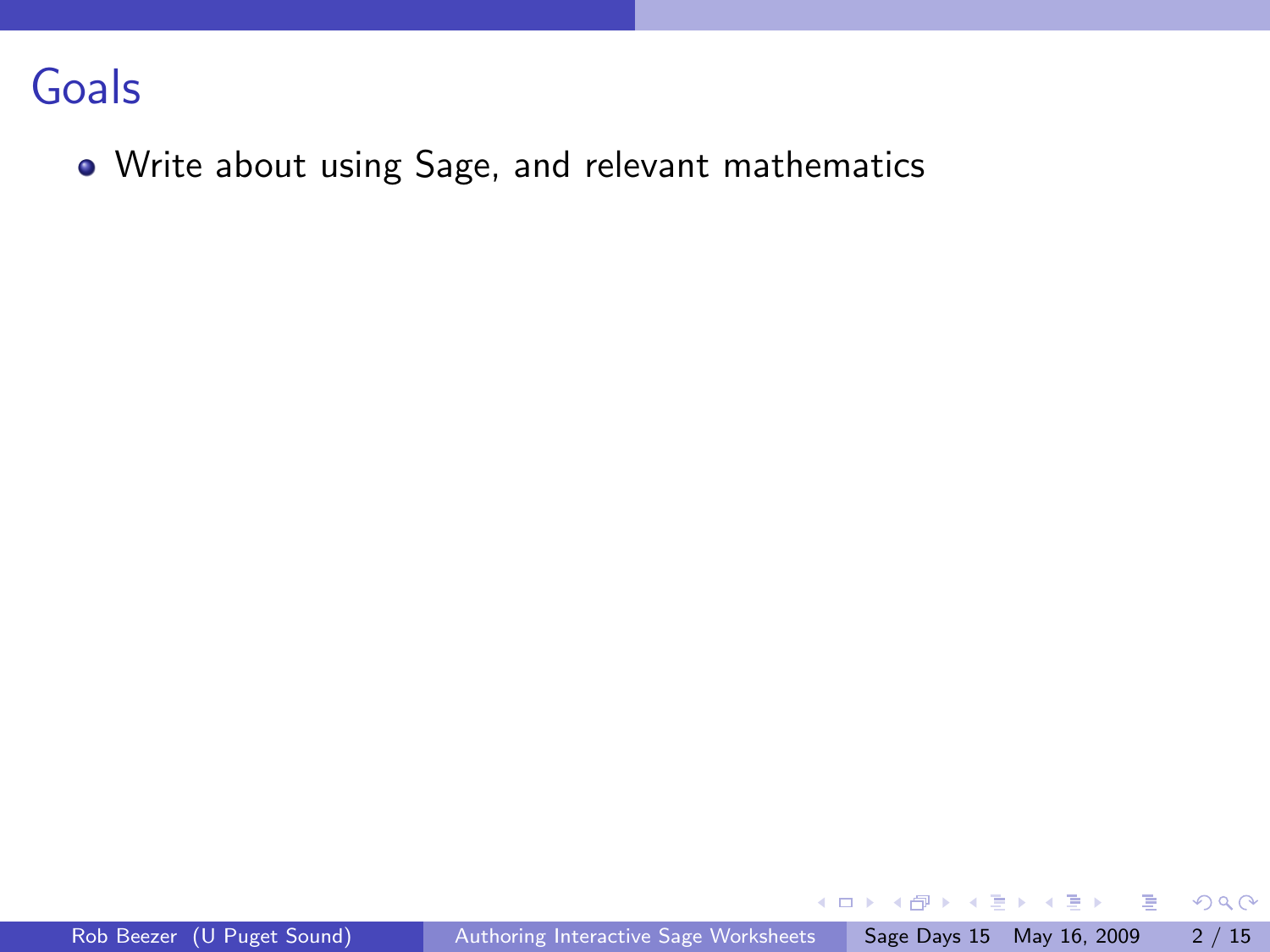- Write about using Sage, and relevant mathematics
- Write about using mathematics, and relevant Sage

 $2990$ 

 $\equiv$ 

イラメ イラメ

 $\sim$ 

4 □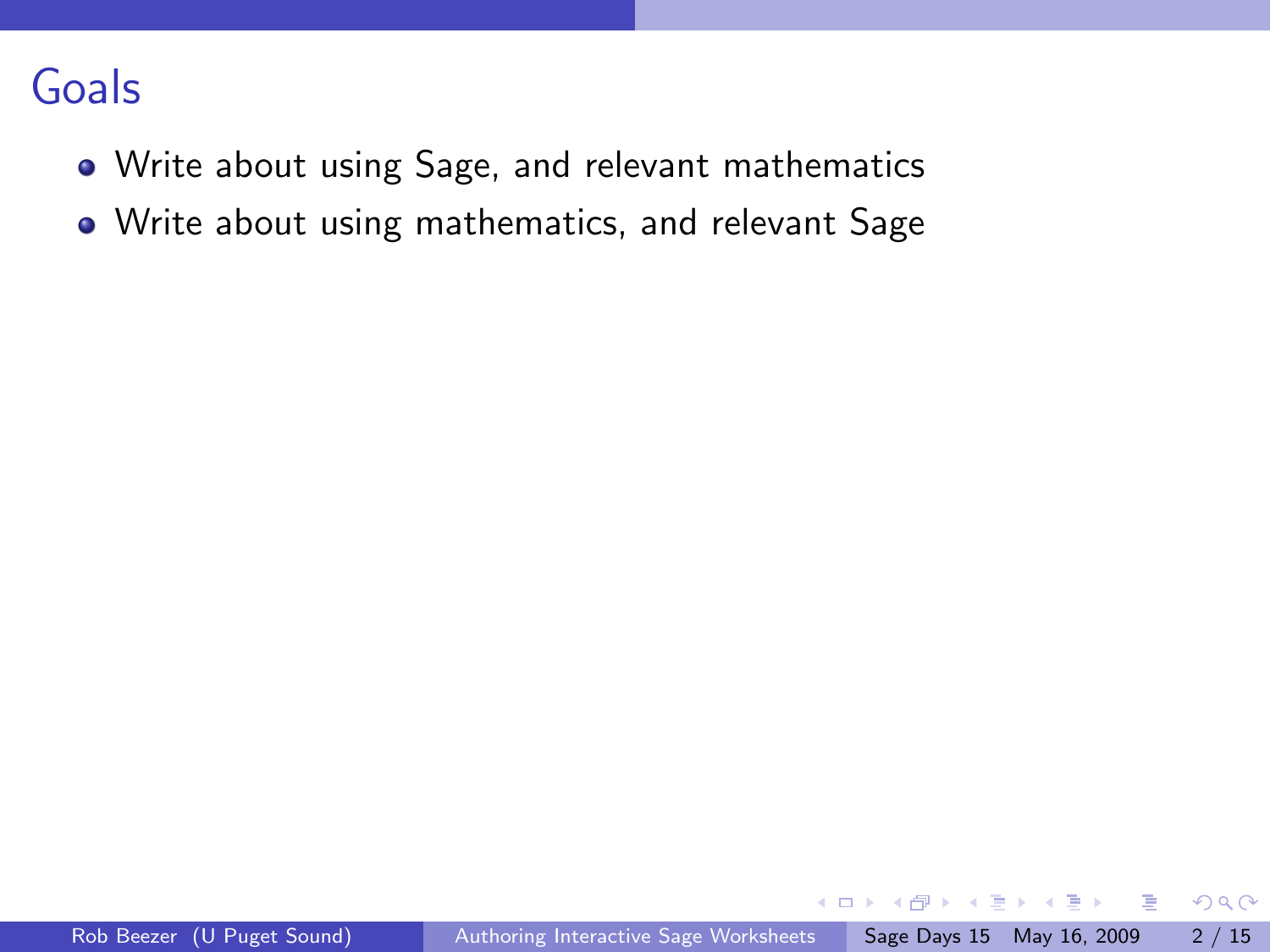- Write about using Sage, and relevant mathematics
- Write about using mathematics, and relevant Sage
- Write about mathematics, with a little help from Sage

 $\leftarrow$ 

正々 メラメ

画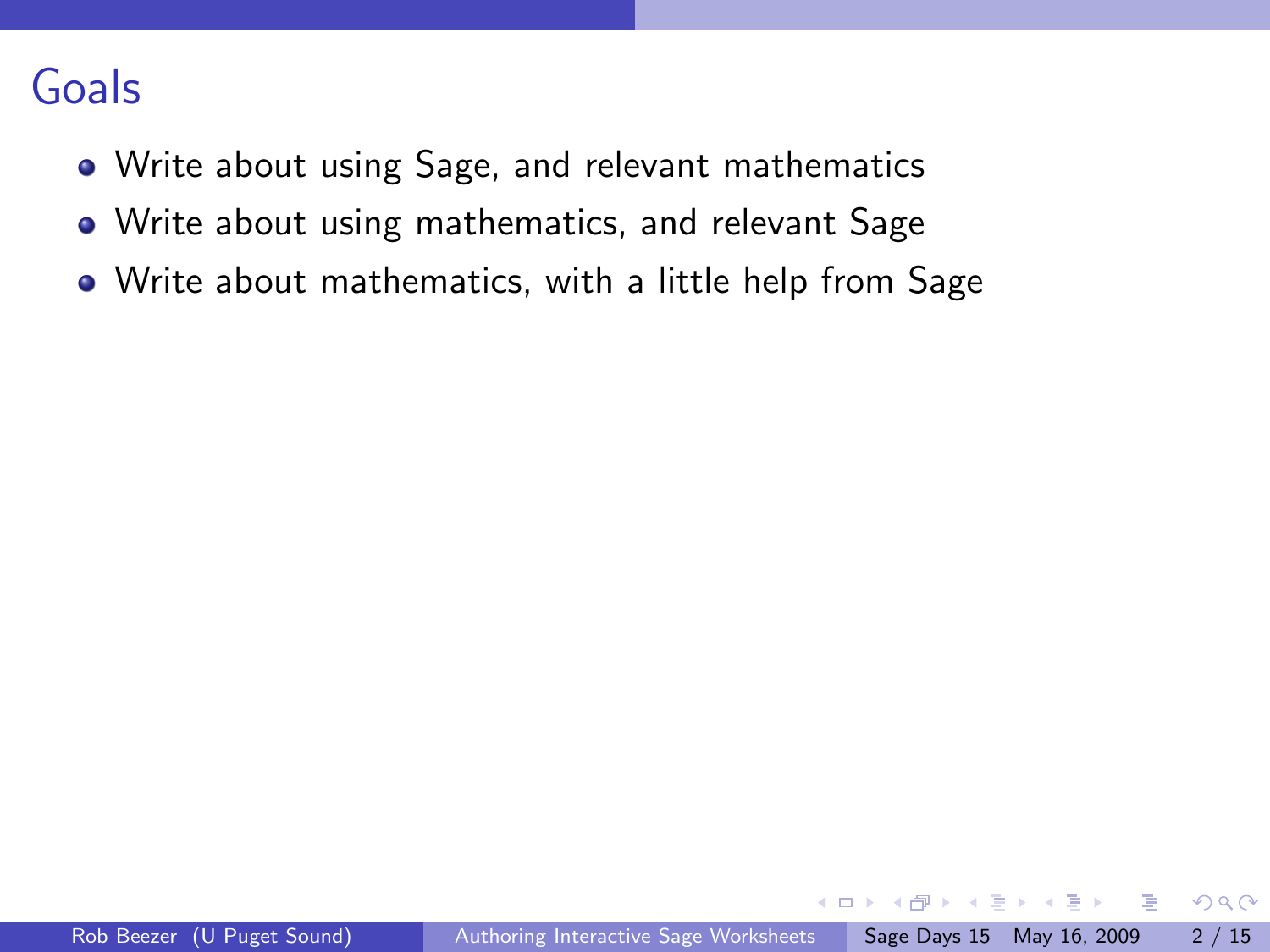- Write about using Sage, and relevant mathematics
- Write about using mathematics, and relevant Sage
- Write about mathematics, with a little help from Sage
- Read about using Sage, with Sage present

正々 メラメ

 $\equiv$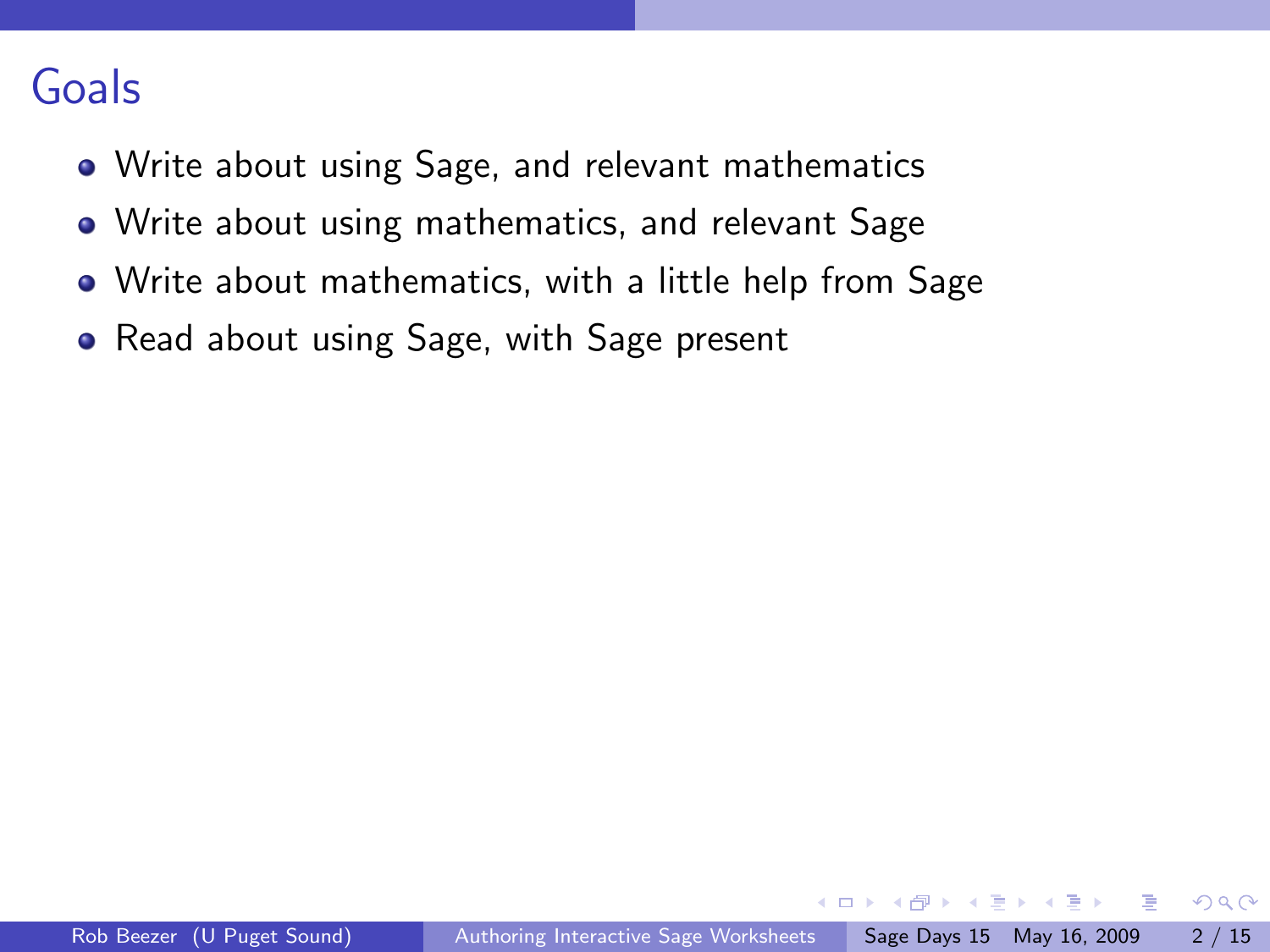- Write about using Sage, and relevant mathematics
- Write about using mathematics, and relevant Sage
- Write about mathematics, with a little help from Sage
- Read about using Sage, with Sage present
- Read about using mathematics, with Sage present

正々 メラメ

G.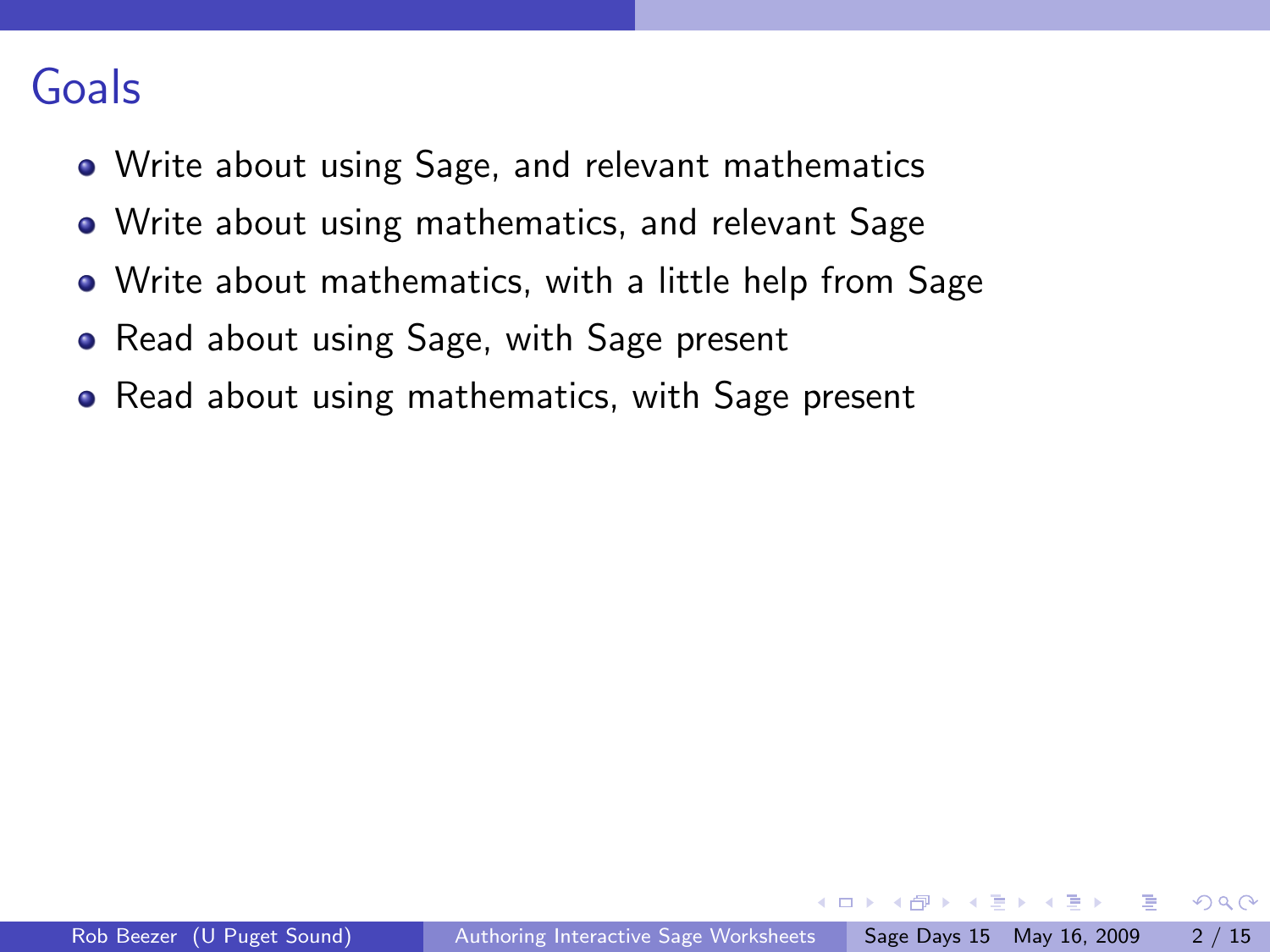- Write about using Sage, and relevant mathematics
- Write about using mathematics, and relevant Sage
- Write about mathematics, with a little help from Sage
- Read about using Sage, with Sage present
- Read about using mathematics, with Sage present
- Read about Sage and mathematics, and take notes  $(=\text{TinyMCE})$ (I won't talk much about this, but it should be obvious)

医单位 医单位

 $QQ$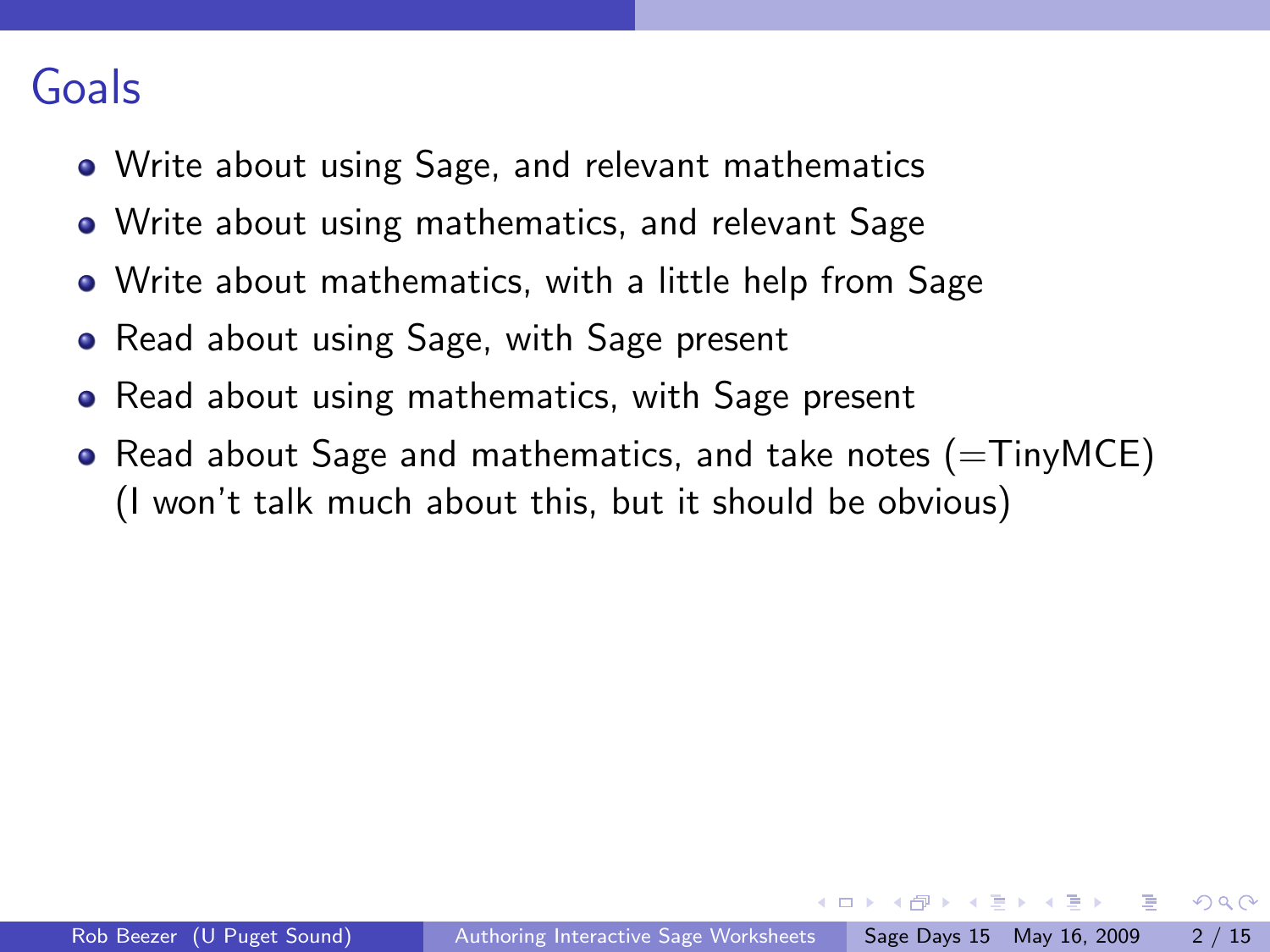- Write about using Sage, and relevant mathematics
- Write about using mathematics, and relevant Sage
- Write about mathematics, with a little help from Sage
- Read about using Sage, with Sage present
- Read about using mathematics, with Sage present
- Read about Sage and mathematics, and take notes  $(=\mathsf{TinyMCE})$ (I won't talk much about this, but it should be obvious)
- Convert a Sage worksheet into a high-quality publishable print format (Thursday night's idea)

A + + = + + = +

 $QQ$ 

- 2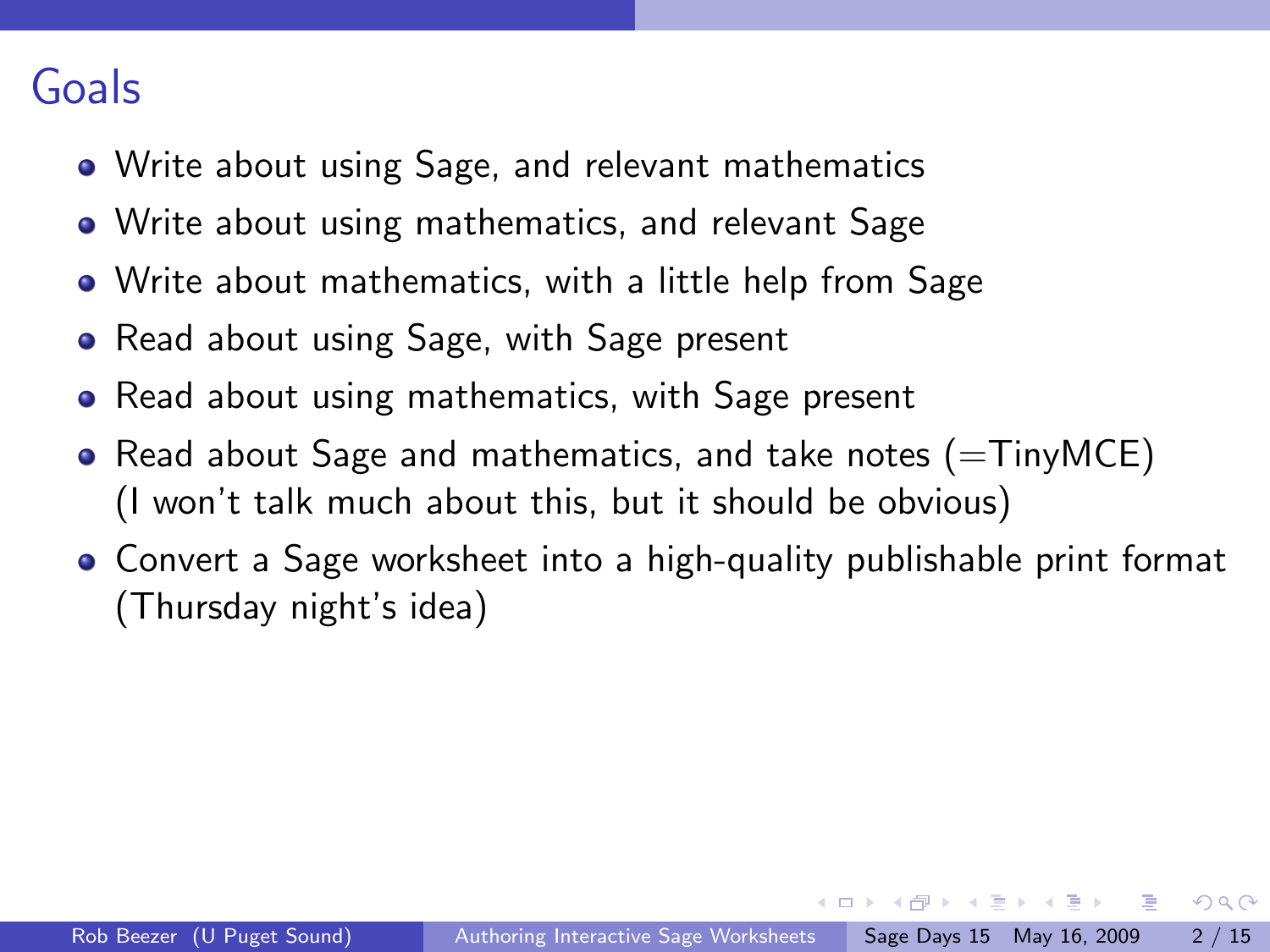# Today's Talk

- $\bullet$  LAT<sub>F</sub>X
- Dan Drake's SageTeX
- Eitan Guiari's tex4ht
- Davide Cervone's jsMath
- **•** Sage notebook and worksheets
- **Sage @interact framework**
- Taylor Series in the Classroom

 $\Box$ 

ヨメ メヨメ

画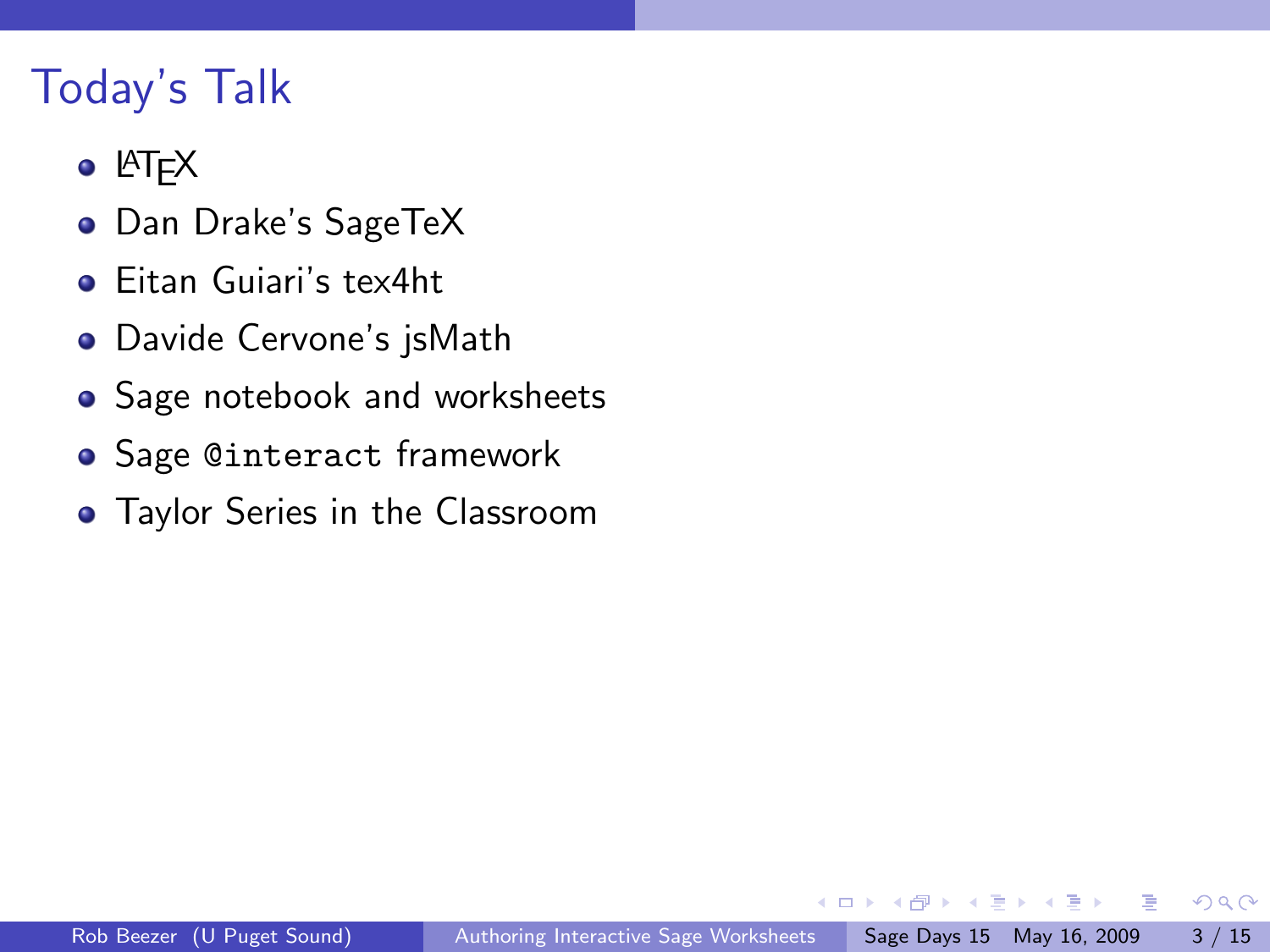# **LAT<sub>E</sub>X**

- Well-known to many mathematicians
- Sources are long-lived (1980's for me)
- Widely available, many platforms
- Many add-on packages
- A comfortable place to write for many mathematicians, scientists So a low barrier to getting started
- LaTeX Public Project License (LPPL)

化重新润滑脂

 $QQ$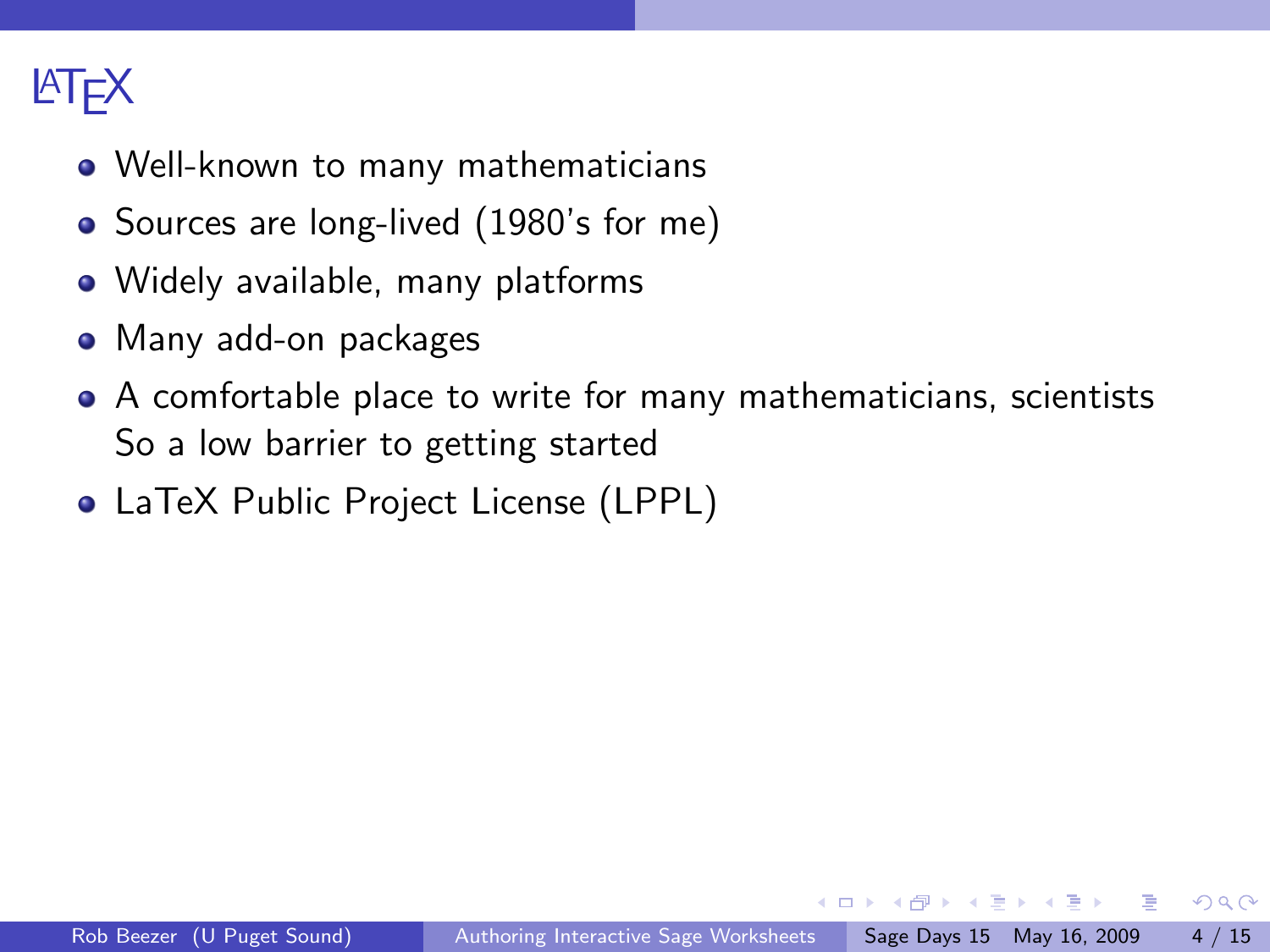# SageTeX

- Designed to allow Sage commands to be placed inline with LAT<sub>F</sub>X
- Creates latex() and plot() output "on-the-fly"
- GNU Public License (GPL)
- Extensions?
	- \sageinline{} small amounts Sage code verbatim (syntax package)
	- \begin{sageverbatim}\end{sageverbatim} environment produces a Sage input cell
	- \begin{sagecell}[output] Sage input, optionally with computed output cell

 $\mathcal{A} \oplus \mathcal{B} \rightarrow \mathcal{A} \oplus \mathcal{B} \rightarrow \mathcal{A} \oplus \mathcal{B} \rightarrow \mathcal{B}$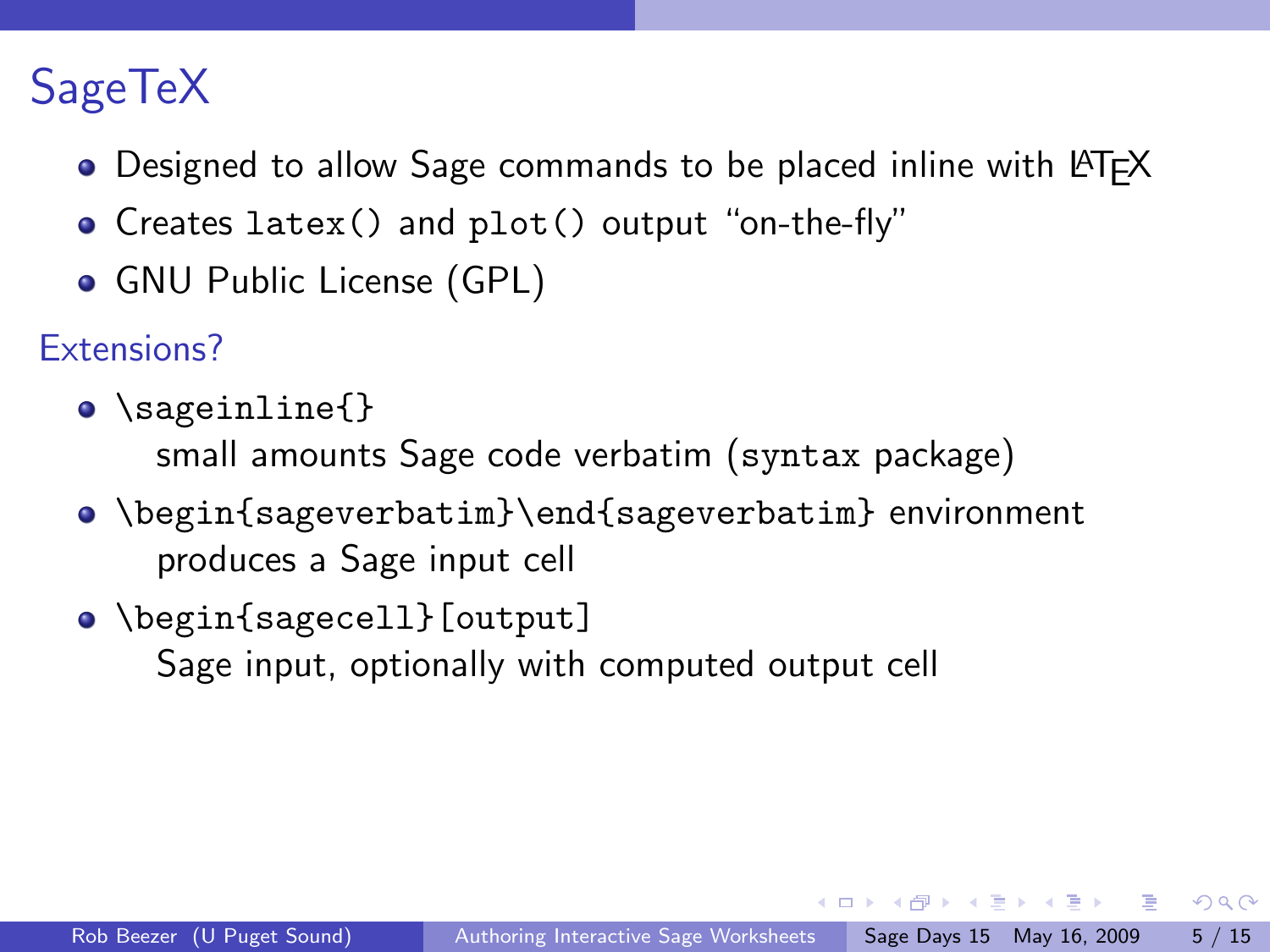## Sample SageTeX Extensions

```
For example the code below will (1) create
\simeq sageinline \{G\} as the symmetric group on
five symbols, (2) specify \simeq sageinline { sigma }
as an element of \simeq sageinline {G}, (3) use
\simeq sageinline { sigma } as the generator of a
cyclic subgroup \simeq sageinline \{H\}, (4) list
all the elements of \simeq sageinline \{H\}. In
more mathematical notation, we might write
\lambda langle (1 \setminus 2 \setminus 3)(4 \setminus 5) rangle \lambda subseteq G = 5 5.
\%\backslash begin { sagever batim }
G = Symmetric Group(5)sigma = G(" (1, 2, 3) (4, 5)")H = G. subgroup ([sigma])
H. list ()\end{math} sagever batim }
```
**KOD KARD KED KED B YOUR**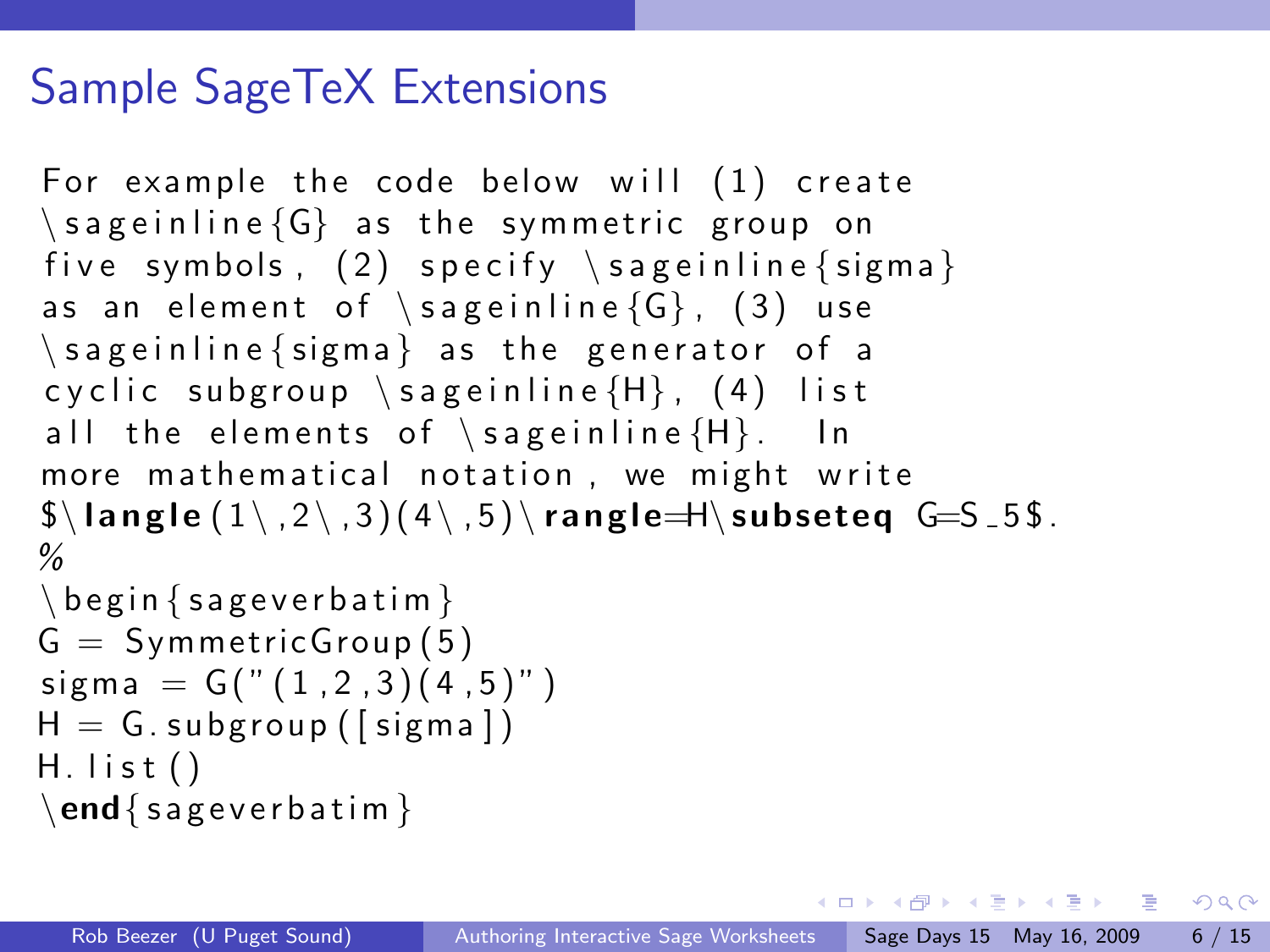# Sample Input Cell

#### As a workbook

For example the code below will  $(1)$  create  $\sigma$  as the symmetric group on five symbols,  $(2)$  specify sigma as an element of  $G$ ,  $(3)$  use sigma as the generator of a cyclic subgroup  $H$ , (4) list all the elements of  $H$ . In more mathematical notation, we might write  $\langle (1\ 2\ 3)(4\ 5) \rangle = H \subseteq G = S_{\epsilon}$ .

```
G = SymmetricGroup(5)sigma=G("1,2,3)(4,5)")H=G.subgroup([sigma])
H.list()
```
 $[( ) , (4,5) , (1,2,3) , (1,2,3) (4,5) , (1,3,2) , (1,3,2) (4,5) ]$ 

#### As a PDF

For example the code below will (1) create  $G$  as the symmetric group on five symbols. (2) specify sigma as an element of  $G$ , (3) use sigma as the generator of a cyclic subgroup  $H$ , (4) list all the elements of H. In more mathematical notation, we might write  $\langle (1\ 2\ 3)(4\ 5) \rangle = H \subset G = S_5$ .

```
G = SymmetricGroup(5)signa=G("(1,2,3)(4,5)")H=G.subgroup([sigma])
H.list()
```
 $\Omega$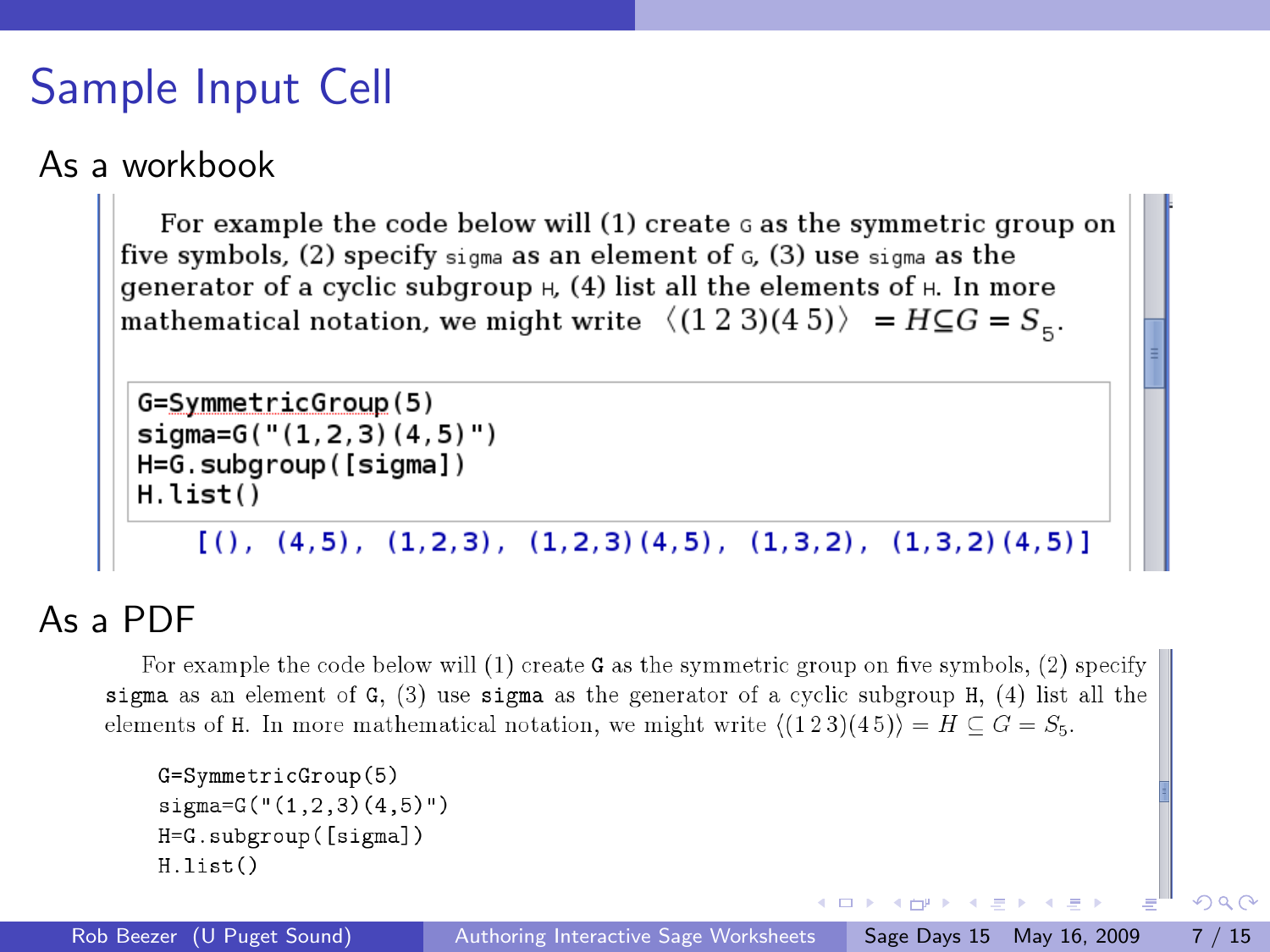### tex4ht

- Translator "T<sub>F</sub>X for HyperText"
- NSF funded project
- Creates HTML, XML/XHTML/MathML, JSMath, OpenOffice, DocBook, Text Encoding Initiative, JavaHelp, speech (!)
- Two small platform-specific binaries, compiles easily from source
- Three-pass operation, uses unmodified TFX to create DVI
- LATEX packages are modified for use, by request (very responsive)
- Fast and accurate
- More finicky than  $Tr X$ , like unmatched  $($ ,  $)$  in text
- LaTeX Public Project License (LPPL)

 $\langle \vert \bar{m} \vert \rangle$  ,  $\langle \vert \bar{m} \vert \rangle$  ,  $\langle \vert \bar{m} \rangle$  ,  $\langle \vert \bar{m} \rangle$ 

 $QQ$ 

- 2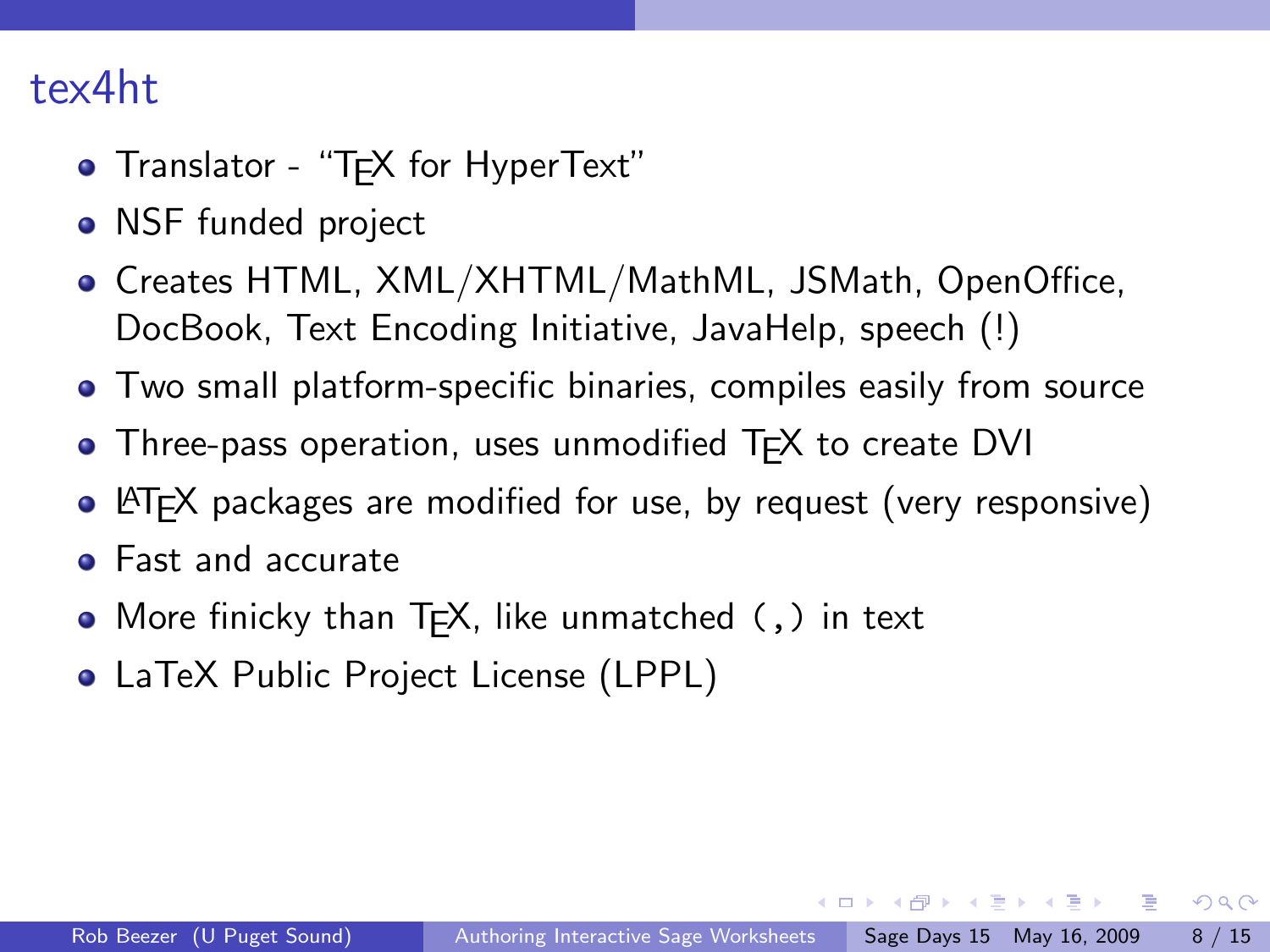# jsMath

- Render a (large) subset of  $Tr X$  in web browser
- Relies heavily on Javascript
- Scalable fonts. Locally, or from a server
- Well-integrated, tested in notebook
- Paste tex4ht-generated jsMath into a worksheet as text and it "just works"
- Apache 2.0 License

イラメ イラメ

 $QQ$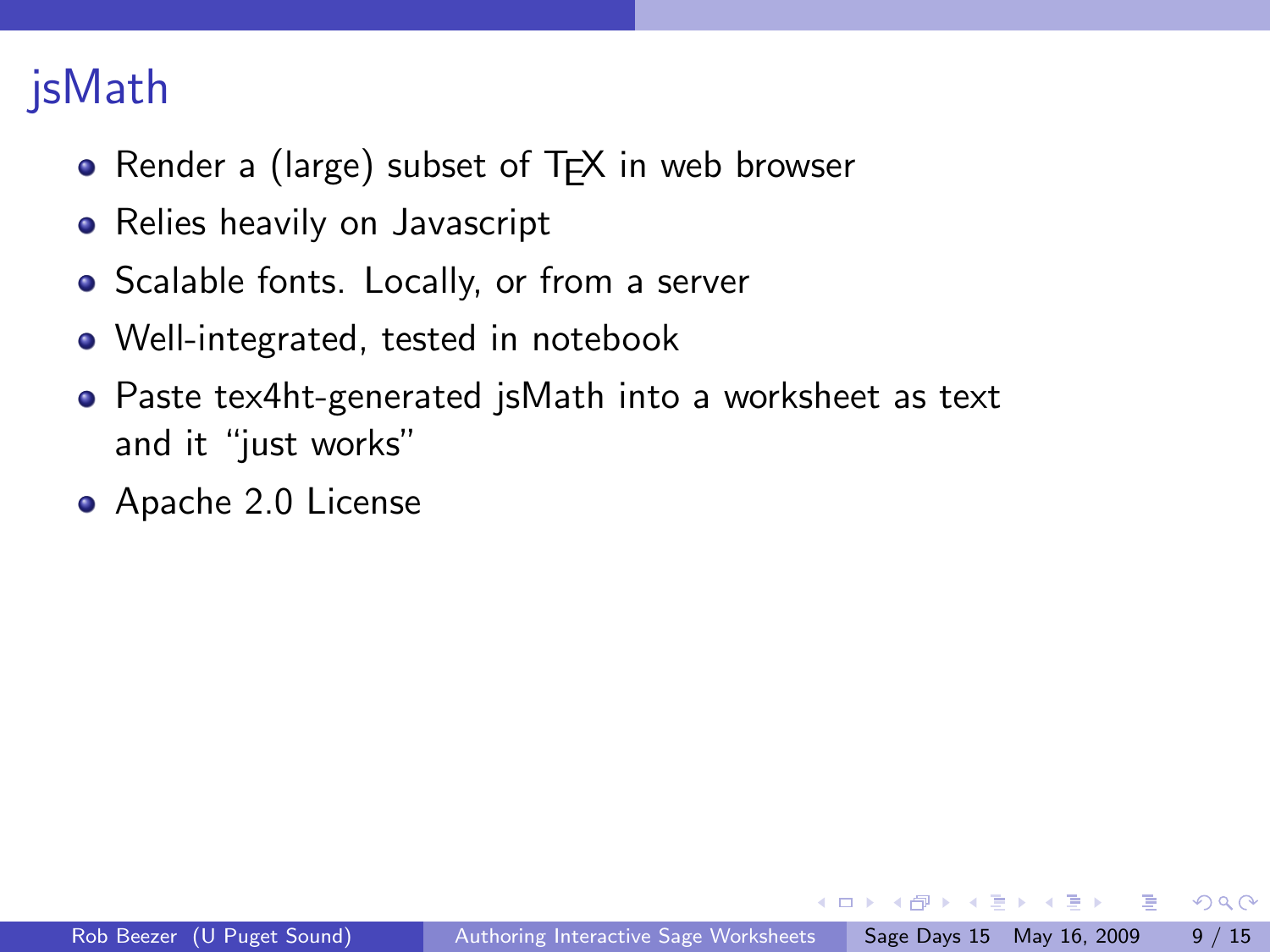## tex4ht Customization

```
A tex4ht "configuration" file
Tags Sage code blocks
```

```
\P reamble \{xhtml , jsmath , info \}\setminus S c ript \mathsf{Env} { sagever batim }
       \{\hat{v}\} if v mode \lambda lgnore Par \lambda fi
       \EndP\HCode{<sage>}\NoFonts\break }
       \{\{ifwmode\}\gnorePar \fi
        \EndP\HCode{</ sage >}\EndNoFonts
        \csname par\endcsname\ShowPar}
\backslash begin {document }
\EndP reamble
```
押 トマミ トマミト ニヨ

 $\Omega$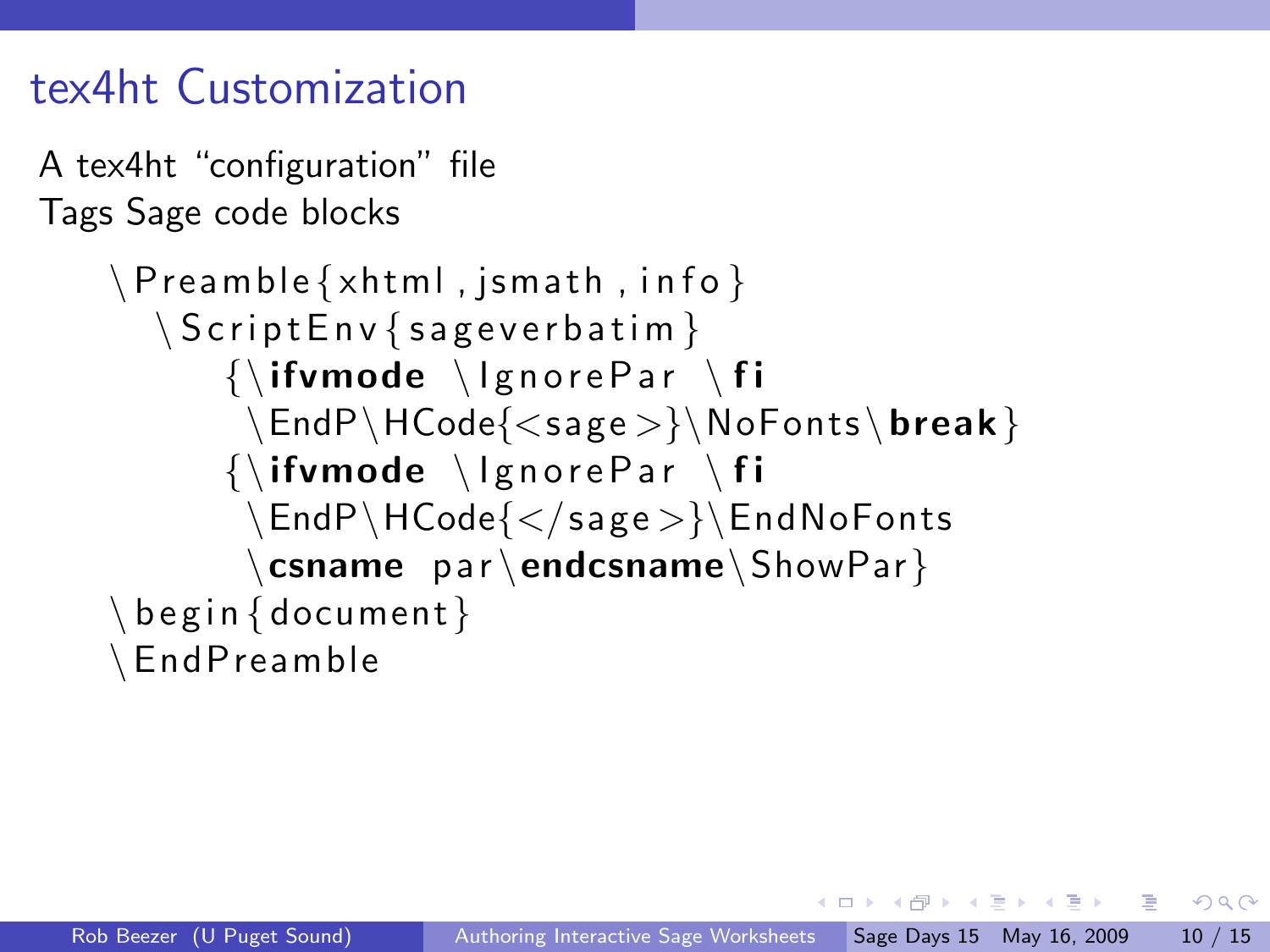### Worksheets and @interact

- Sage's framework for interactive demonstration
- @interact decorator on a function
- Function arguments create checkboxes, text input fields, sliders
- GNU Public License (GPL)

ヨメ メヨメ

画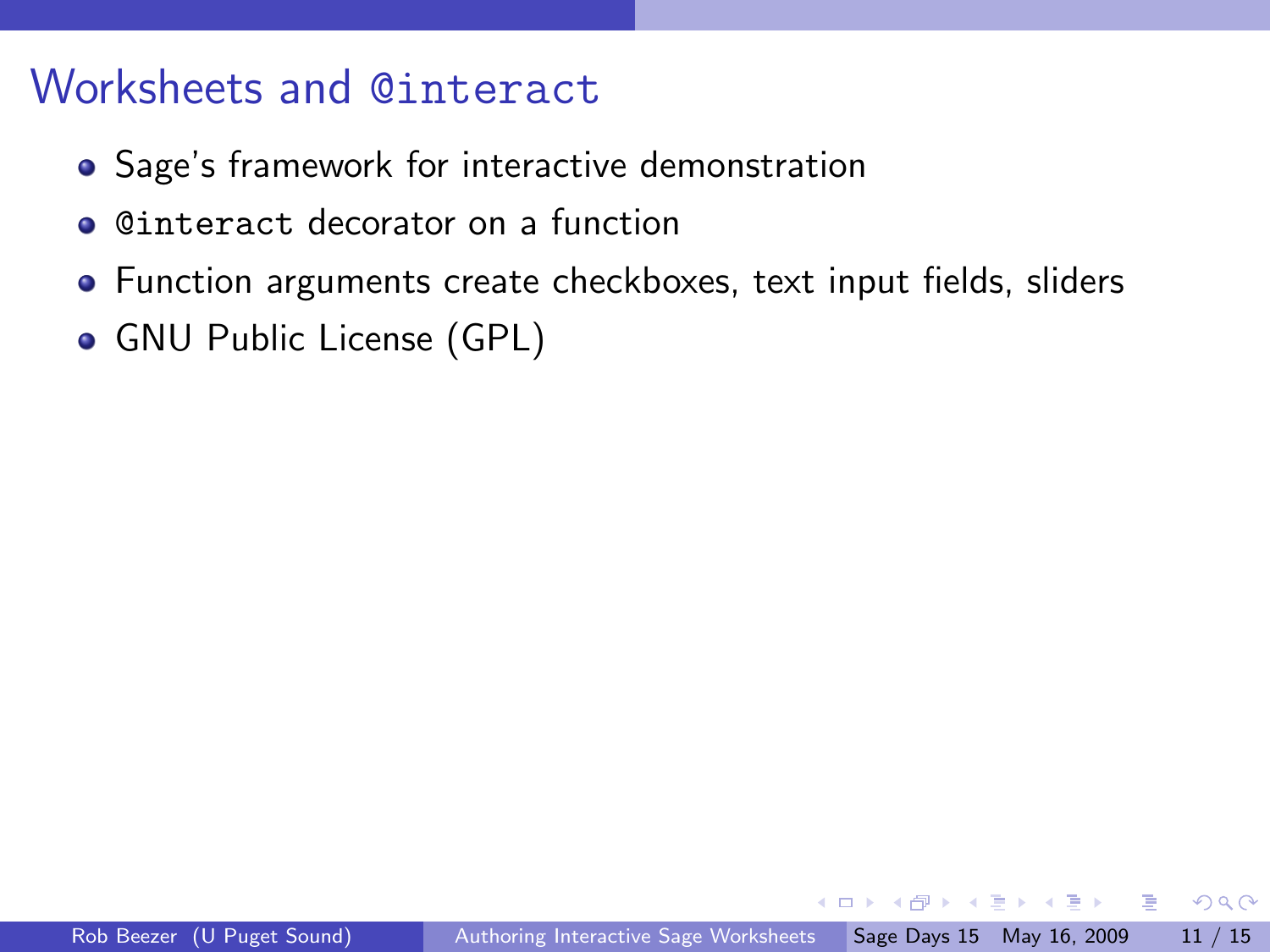## Sample Embedded Sage Interact

```
\begin{cases} begin {sageverbatim}
%auto
@ i n t e r a c t
def (n = input_{box(default=12, label = "Cyclic_{groupof-order:", type=Integer}):
     c v c l i c = C v c l i c P e r m u t a t i on G roup (n)subgroups = cyclic.configargs_{class}html ( " All subgroups of a cyclic group of order $%s$\n" % latex (n) )
     t a b l e = "$\\b e g i n{a r r a y }{ l l }"
     for se in subgroups:
        table = table + latex (sp. order()) + \lambda" \& \\\ \left( \frac{1}{10} \right) + \frac{1}{10}" \backslash \right\}right\backslash \setminus \left\{ \text{angle} \setminus \setminus \right\}table = table + "\\ \end{bmatrix}html ( table )
     html("\nHint: \frac{6}{5}\frac{5}{5} factors as \frac{5}{5}"% ( latex (n), latex (factor(n)) ) )
\end{math}
```
イロト イ押ト イヨト イヨト

 $\Omega$ э.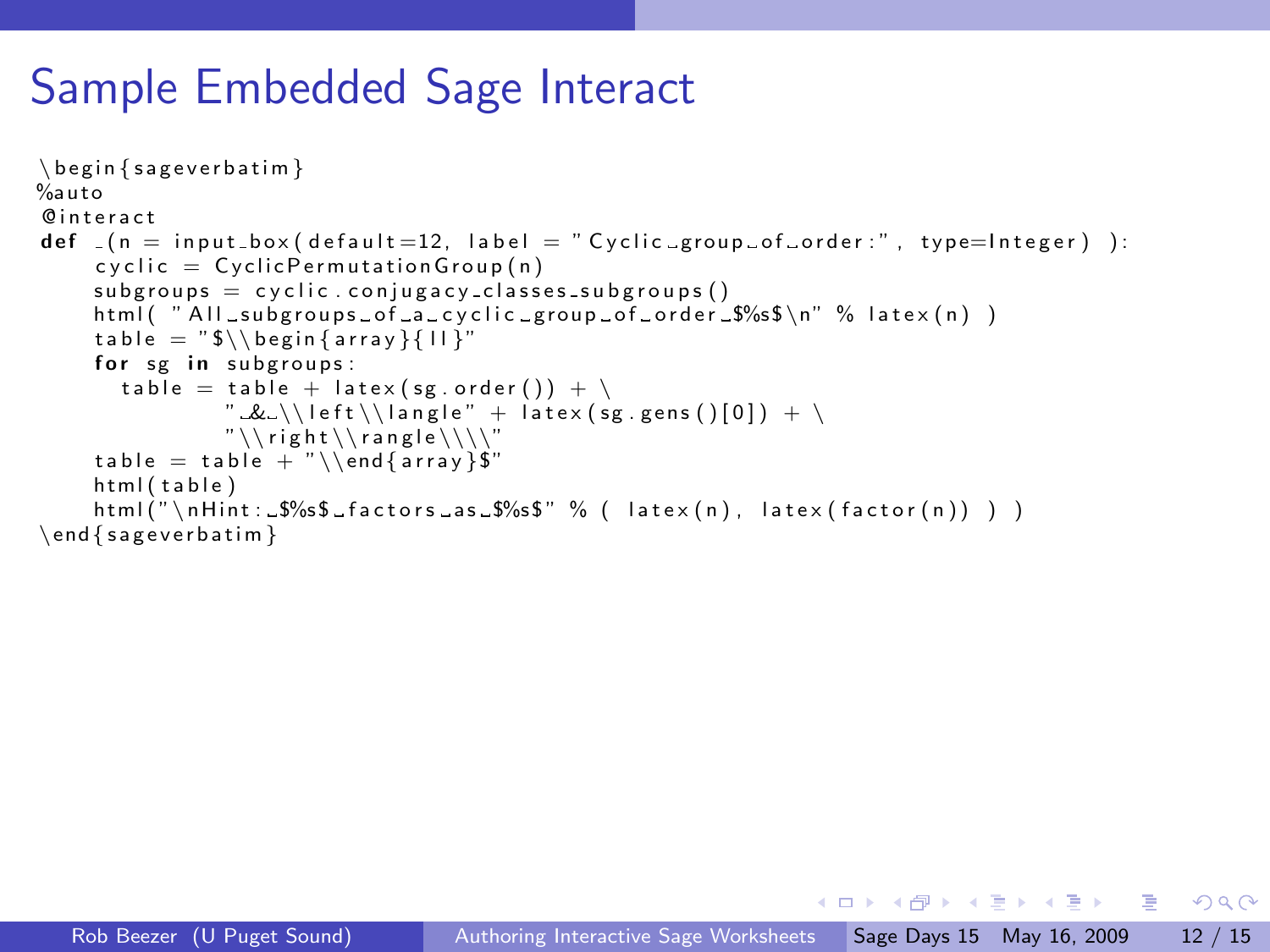# Sample Embedded Sage Interact

```
%auto
@interact
\frac{1}{1} (n = input box(default=12, label = "Cyclic group of order:", type=Integer)):
     .<br>cyclic = CyclicPermutationGroup(n)
     subarous = cyclic coinuaacy classes subarous()html( "All subgroups of a cyclic group of order $%s$\n" % latex(n) )
     table = "$\\beqinfarray{11}"for sa in subaroups:
       table = table + latex(sq.order()) + \
                 " & \\left\\langle" + latex(sq.gens()[0]) + \
                 "\\right\\rangle\\\\"
     table = table + "Nendfarrav}html(tahle)html("\nHint: $%s$ factors as $%s$" % ( latex(n). latex(factor(n)) ) )
         Cyclic
       arrow of 12order:
      All subgroups of a cyclic group of order 12
      \mathbf{1}(0)\overline{2}(1, 7)(2, 8)(3, 9)(4, 10)(5, 11)(6, 12)\mathbf{B}(1.5.9)(2.6.10)(3.7.11)(4.8.12)\langle (1,4,7,10)(2,5,8,11)(3,6,9,12) \rangle\mathbf{A}6
           (1.3.5.7.9.11)(2.4.6.8.10.12)12 \langle (1,2,3,4,5,6,7,8,9,10,11,12) \rangleHint: 12 factors as 2^2 \cdot 3
```
KED KARD KED KED E YORA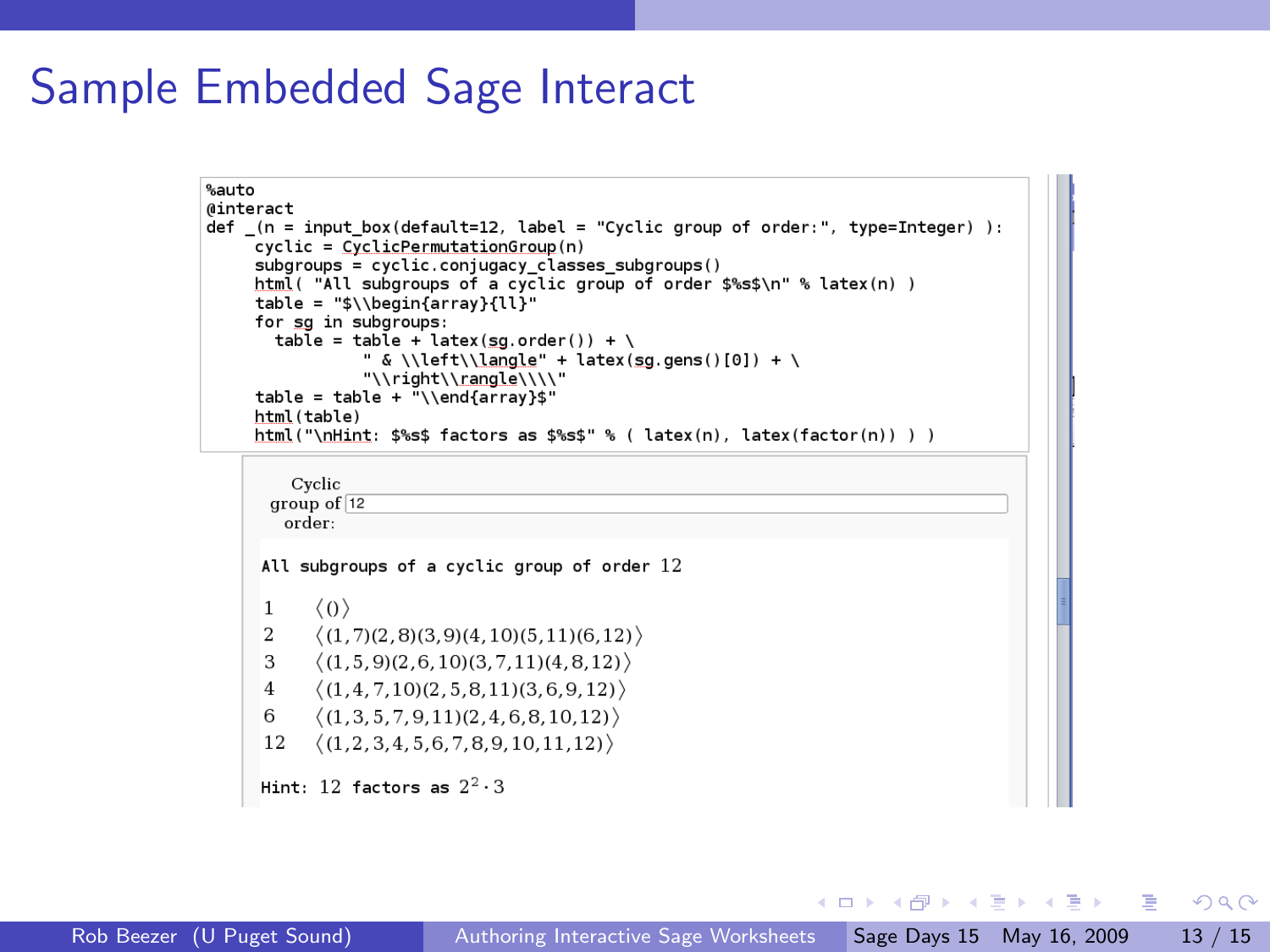### Putting it All Together

 $\bullet$  "Regular" LAT<sub>E</sub>X

for narrative, mathematics, references, sectioning, etc

- SageTeX for inline Sage code, Sage cells (input/output) do the right thing for print AND for worksheet as targets
- o Cinteract for interactive functionality

医毛囊 医牙骨下的

 $QQ$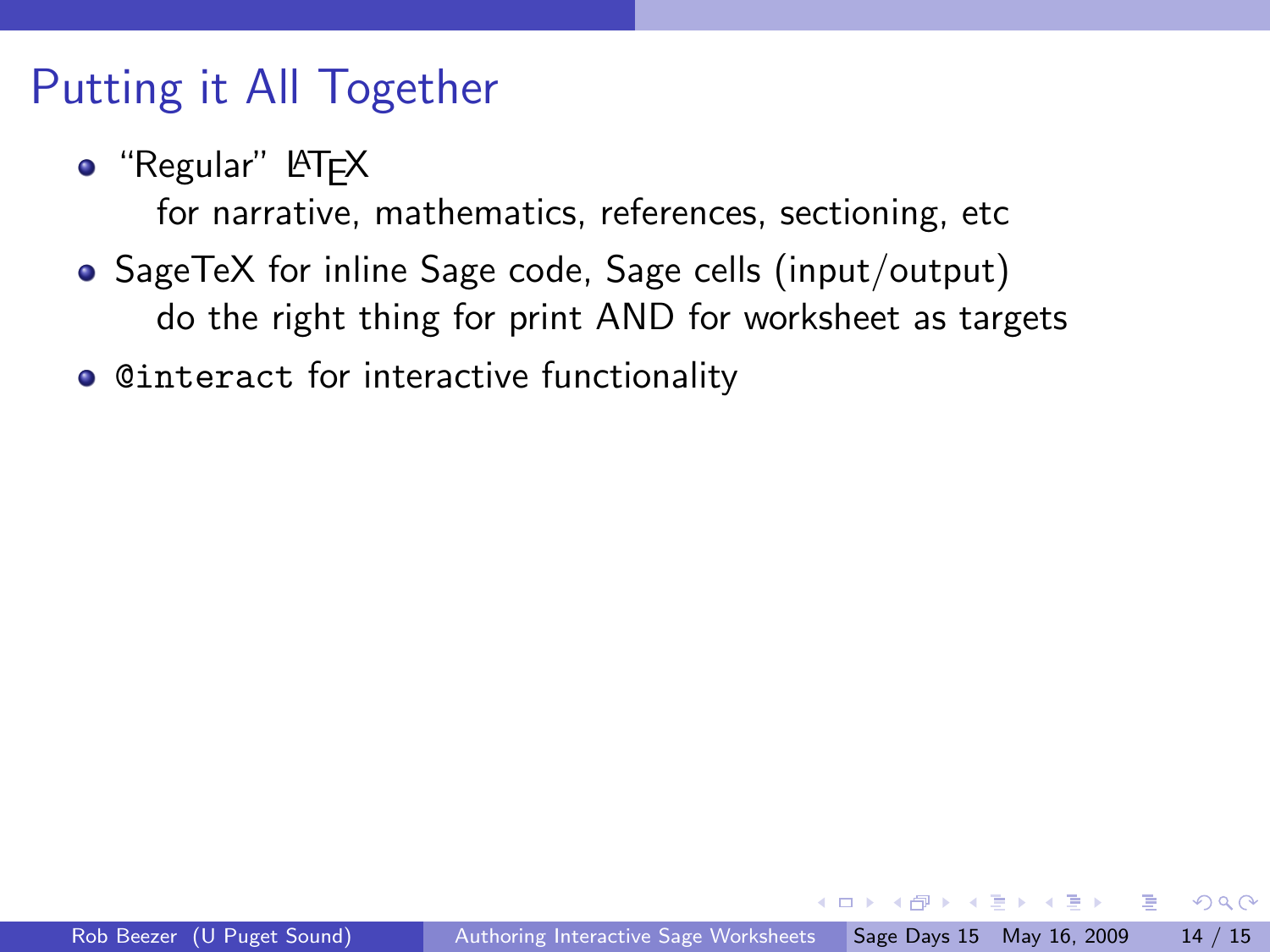## Putting it All Together

 $\bullet$  "Regular" LAT<sub>E</sub>X

for narrative, mathematics, references, sectioning, etc

- SageTeX for inline Sage code, Sage cells (input/output) do the right thing for print AND for worksheet as targets
- **Cinteract for interactive functionality**

**Workflow** 

- **•** Process with tex4ht
- Cut/paste into a worksheet, or automate  $\ast$ . sws creation

医毛囊 医牙骨下的

 $\Omega$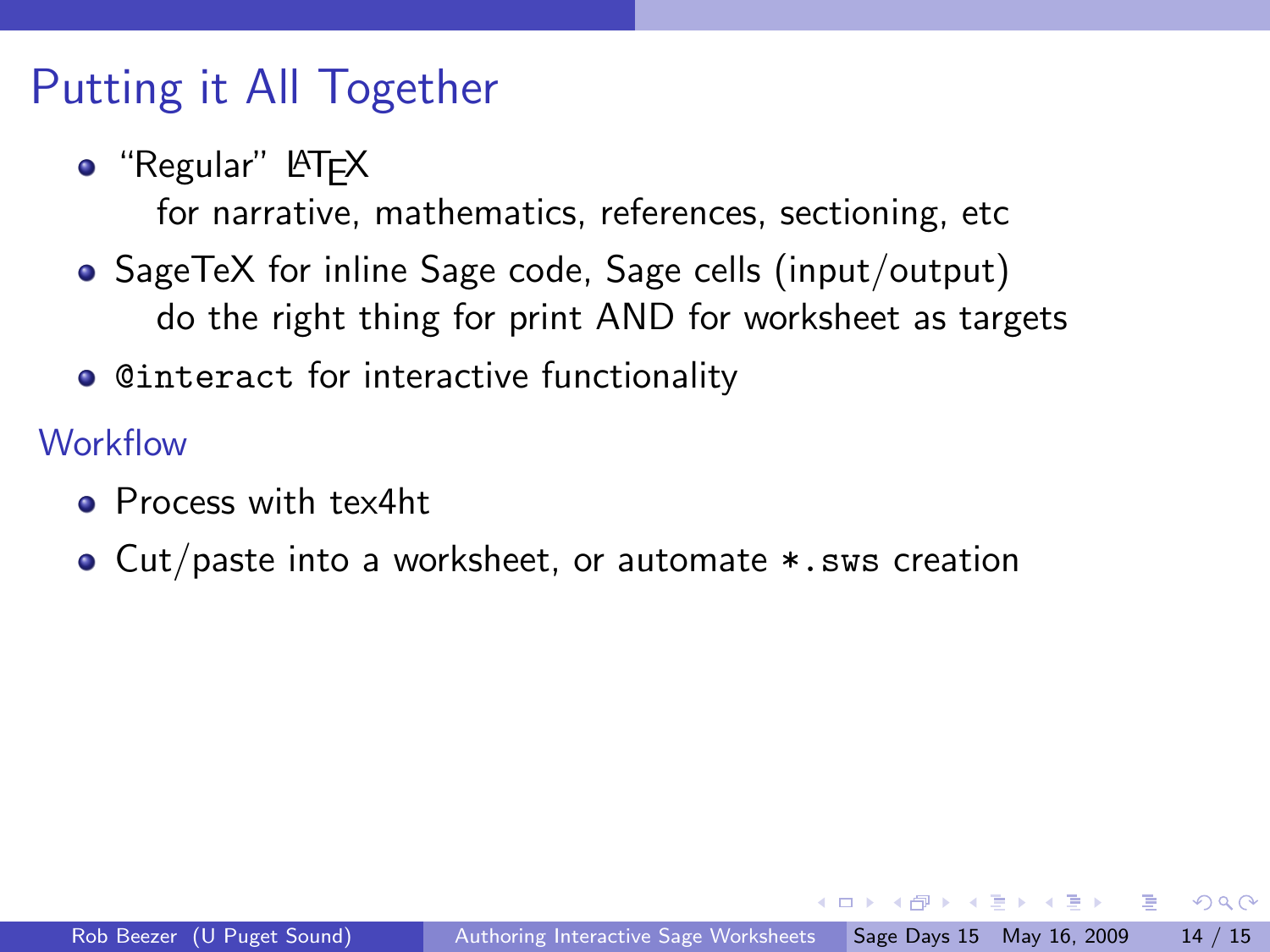## Putting it All Together

 $\bullet$  "Regular" LAT<sub>E</sub>X

for narrative, mathematics, references, sectioning, etc

- SageTeX for inline Sage code, Sage cells (input/output) do the right thing for print AND for worksheet as targets
- **Cinteract for interactive functionality**

**Workflow** 

- **•** Process with tex4ht
- Cut/paste into a worksheet, or automate  $\ast$ . sws creation Wish List
	- Extensions to SageTeX
	- Cross-worksheet links in notebook

A + + = + + = +

 $\Omega$